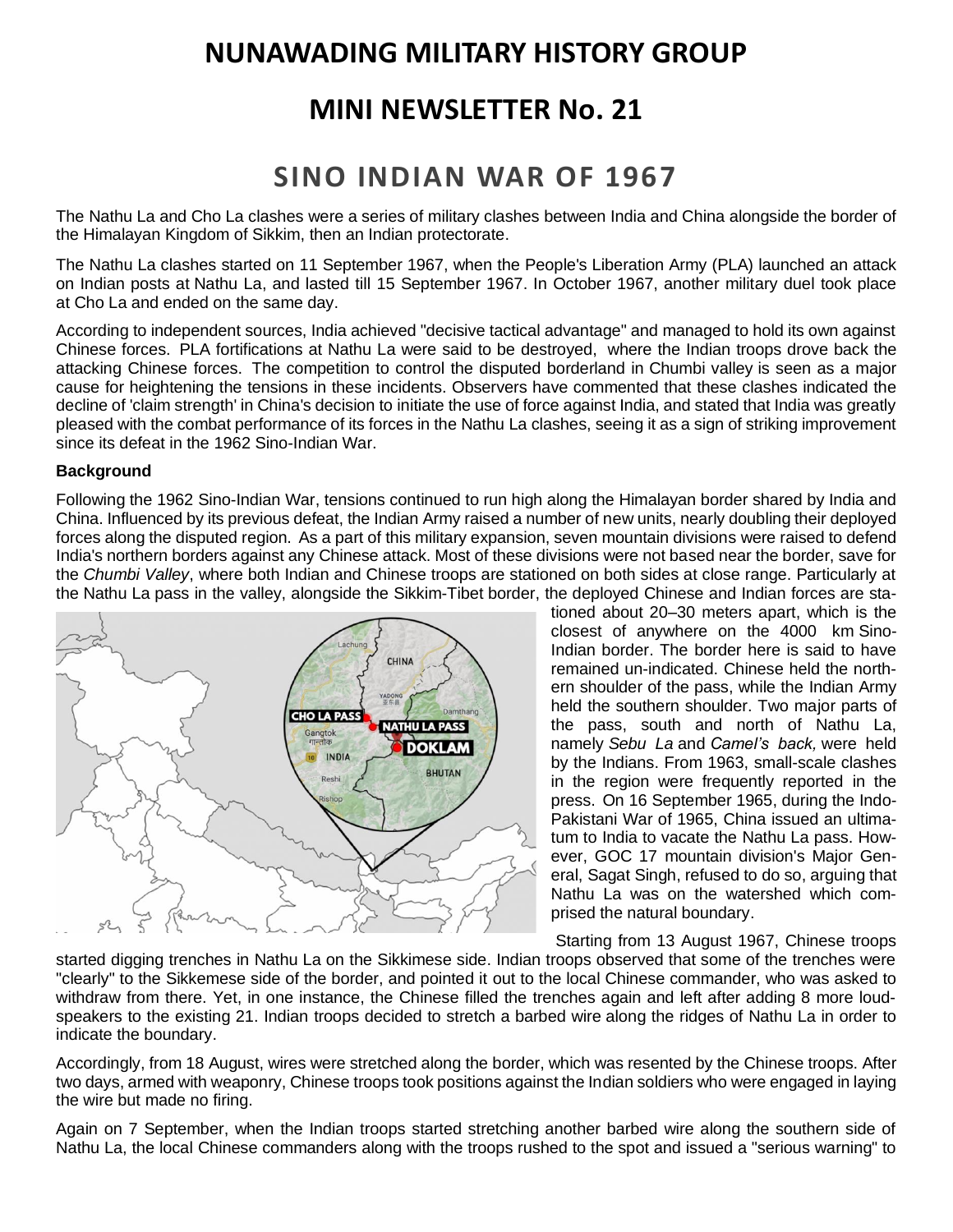an Indian commander to stop the work, after which a scuffle took place in which some soldiers from both sides were injured. Chinese troops were agitated by the injuries to their two soldiers.

In order to settle the situation, the Indian military hierarchy decided to lay another wire in the centre of the pass from Nathu La to Sebu La to indicate their perceived border, on 11 September 1967.<sup>[\[4\]](https://en.wikipedia.org/wiki/Nathu_La_and_Cho_La_clashes#cite_note-Thapliyal-4)</sup>

### **Clashes at Nathu La**

Accordingly, in the morning of 11 September, 1967, the engineers and *jawans* (soldiers) of Indian Army started laying the stretch of fencing from Nathu La to Sebu La along the perceived border. According to an Indian account, immediately a Chinese Political [Commissar,](https://en.wikipedia.org/wiki/Commissar) with a section of Infantry, came to the centre of the pass where an Indian Lieutenant Colonel was standing with his commando platoon. The Chinese Commissar asked the Indian Colonel to stop laying the wire. Indian soldiers refused to halt, saying they were given orders. An argument started which soon turned into a scuffle. After that, the Chinese went back to their bunkers and the Indians resumed laying the wire.



**Indian and Chinese troops face off at Cho La**

Within a few minutes of this, a whistle was blown from the Chinese side followed by medium machine gun firing against Indian troops from north shoulder. Due to the lack of cover in the pass, the Indian troops initially suffered heavy casualties. Shortly thereafter, the Chinese also opened artillery against the Indians. A little later, Indian troops opened artillery from their side. The clashes lasted through the day and night, for the next three days, with use of artillery, mortars and machine guns, during which the Indian troops "beat back" the Chinese forces. Five days after the clashes had started, an "uneasy" ceasefire was arranged. Due to the advantageous position Indian troops had because of their occupation of high grounds at the pass in Sebu La and Camel's back, they were able to destroy many Chinese bunkers at Nathu La.

The corpses of fallen soldiers were exchanged on 15 and 16 September.

The Indian and Western perspectives attributed the initiation of these clashes to the Chinese side. The Chinese, however, blamed the Indian troops for provoking the clashes, alleging that the firing had started from the Indian side.

#### **Clashes At Cho La**

On 1 October 1967, another clash between India and China took place at [Cho La,](https://en.wikipedia.org/wiki/Cho_La,_Sikkim) another pass on the Sikkim–Tibet border, a few kilometers north of Nathu La.

Scholar van Eekelen states that the duel was initiated by the Chinese troops after a scuffle between the two, when the Chinese troops infiltrated into the Sikkim-side of the border, claimed the pass and questioned the Indian occupation of it.

China, however, asserted that the provocation had come from the Indian side. According to the Chinese version, Indian troops had infiltrated into the Chinese territory across the pass, made provocations against the stationed Chinese troops, and opened fire on them.

The military duel lasted one day, and boosted Indian morale. According to Maj Gen Sheru Thapliyal, the Chinese were forced to withdraw nearly three kilometers in Cho La during this clash.

#### **Casualties**

According to Chinese claims, the number of soldiers killed was 32 on the Chinese side and 65 on the Indian side in Nathu La incident; and 36 Indian soldiers and an 'unknown' number of Chinese were killed in the Cho La incident.

On the other hand, the [Indian Defence Ministry](https://en.wikipedia.org/wiki/Ministry_of_Defence_(India)) reported: 88 killed and 163 wounded on the Indian side, while 340 killed and 450 wounded on the Chinese side, during the two incidents.

# **Analysis**

According to scholar [Taylor Fravel,](https://en.wikipedia.org/wiki/Taylor_Fravel) the competition to control the disputed land in Chumbi valley had played a key role in escalating tensions in these events. Fravel has argued that these incidents demonstrate the effects of China's "regime insecurity" on the use of force. He states that three factors in these clashes emphasized the role of "declining claim strength in China's decision to initiate the use of force" against India. First is the Indian Army's expansion of size after the 1962 war leading to the strengthening of its borders with China. Second is the apparent Indian aggression in asserting its claims near the border. Third is the Chinese perceptions of Indian actions, for which Fravel says that the